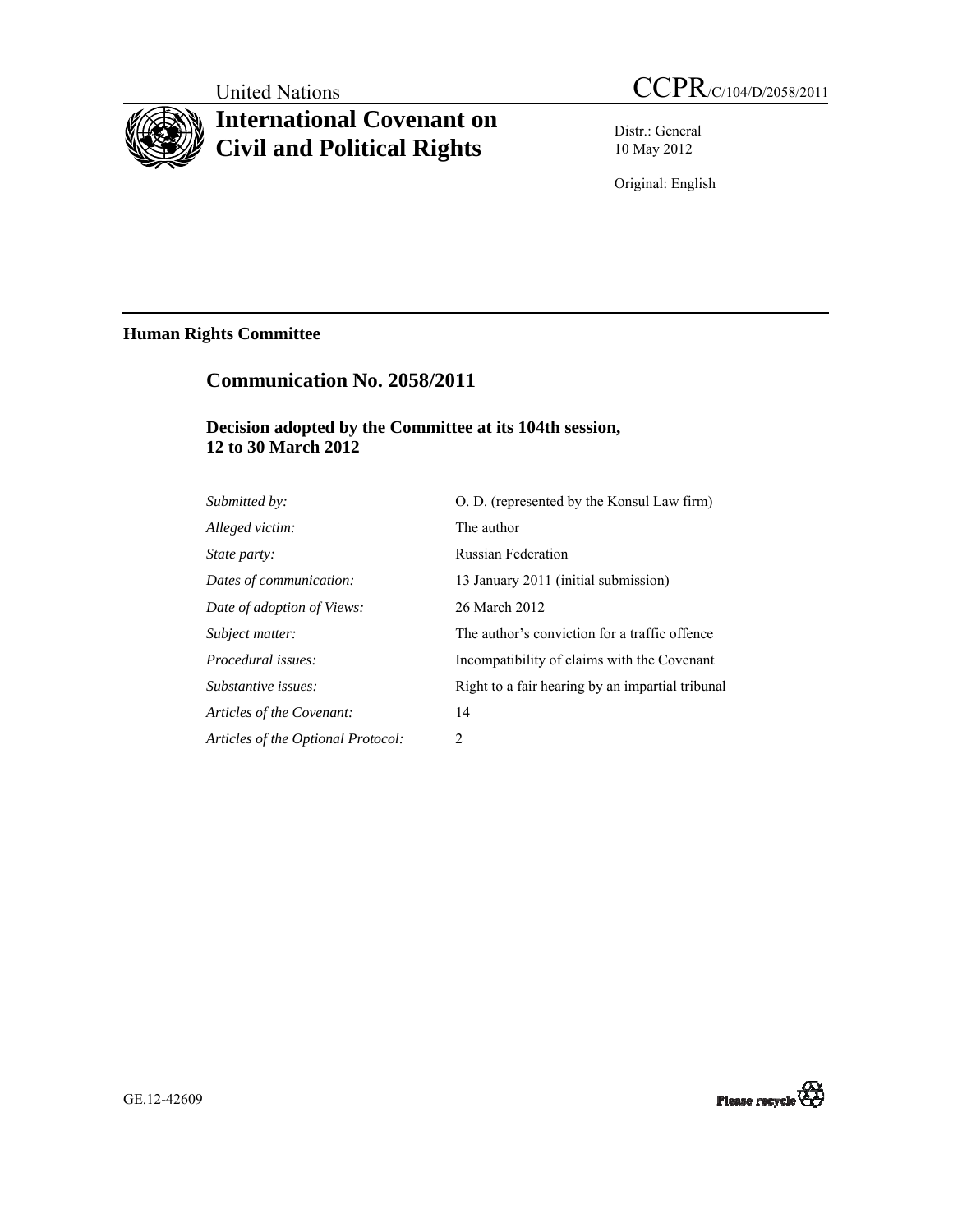### **Annex**

## **Decision of the Human Rights Committee under the Optional Protocol to the International Covenant on Civil and Political rights (104th session)**

concerning

#### **Communication No. 2058/2011\***

| Submitted by:          | O. D. (represented by the Konsul Law firm) |
|------------------------|--------------------------------------------|
| Alleged victims:       | The author                                 |
| State party:           | <b>Russian Federation</b>                  |
| Date of communication: | 13 January 2011 (initial submission)       |

 *The Human Rights Committee*, established under article 28 of the International Covenant on Civil and Political Rights,

*Meeting on* 26 March 2012,

*Adopts the following:* 

#### **Decision on admissibility**

1. The author of the communication is O. D., a Russian Federation national born in 1968. He claims to be a victim of violations by the Russian Federation of his rights under article 14 of the International Covenant on Civil and Political Rights.<sup>1</sup> The author is represented by the "Konsul" law firm.

#### **The facts as presented by the author**

2.1 The author submits that, on 28 May 2009, he entered into conflict with а certain officer of the State Inspectorate for Road Traffic Safety, because he criticized the latter's work and told him that he was blocking the traffic for no reason. In response, the officer accused the author of hitting him with his vehicle and leaving the scene of the аccident, actions which constitute separate administrative offences according to domestic legislation. Charges were brought against the author and, on 7 July 2009, he was convicted of committing an administrative offence under article 12.27, paragraph 2, of the Code of Administrative Proceedings of the Russian Federation, namely leaving the scene of an accident, by the Peace Judge of the 79th District in Krasnoyarsk. He was sentenced to 13 days' imprisonment.

2.2 The author appealed the verdict before the Federal Court of the Soviet District of Krasnoyarsk, which, by a decision dated 21 July 2009, amended the verdict and reduced the

<sup>\*</sup> The following members of the Committee participated in the examination of the present communication: Lazhari Bouzid, Christine Chanet, Ahmad Amin Fathalla, Cornelis Flinterman, Yuji Iwasawa, Walter Kaelin, Zonke Zanele Majodina, Iulia Antoanella Motoc, Gerald L. Neuman, Michael O'Flaherty, Rafael Rivas Posada, Nigel Rodley, Fabian Omar Salvioli, Marat Sarsembayev, Krister Thelin and Margo Waterval.

 $1$  The Optional Protocol entered into force for the Russian Federation on 1 October 1991.